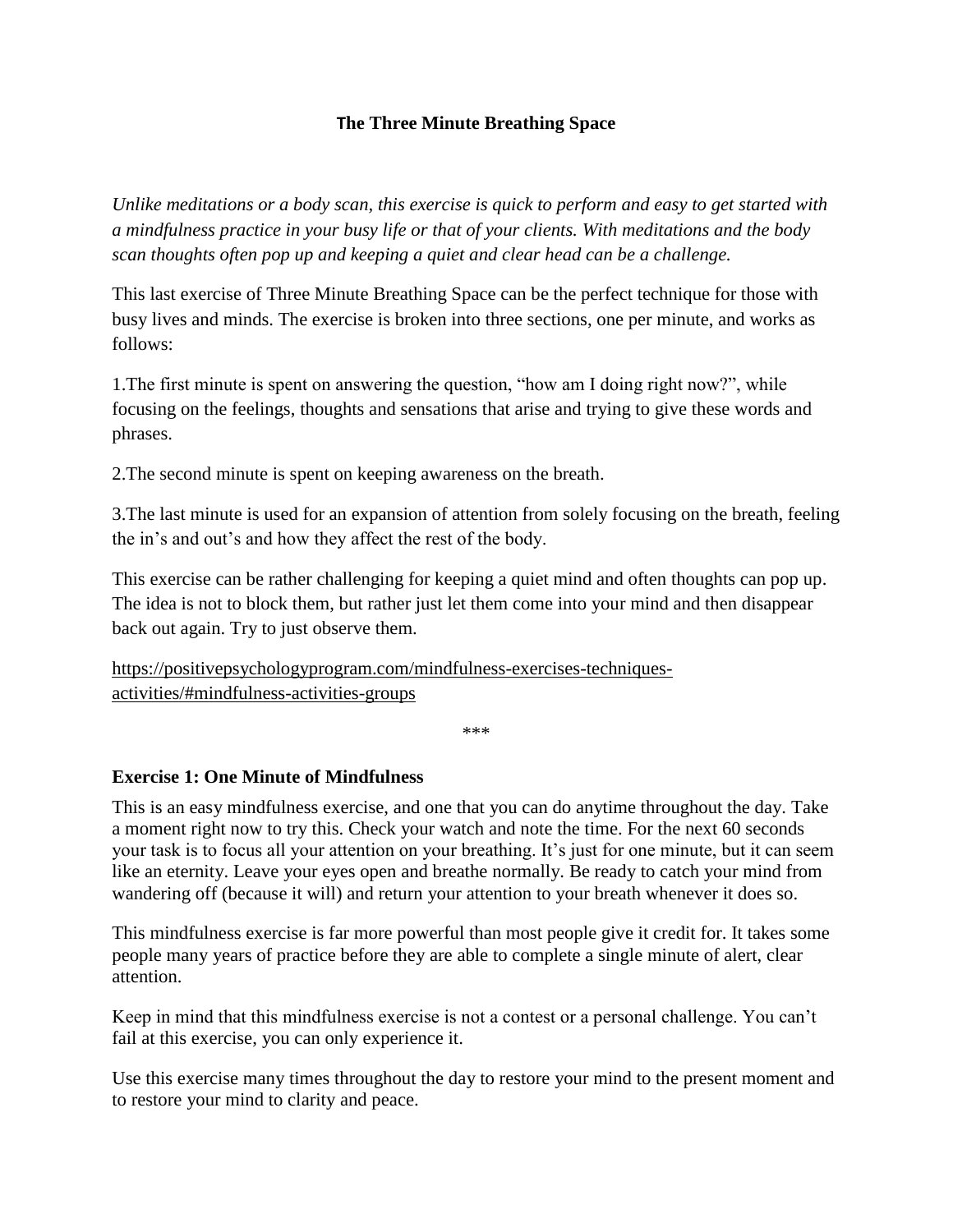Over time, you can gradually extend the duration of this exercise into longer and longer periods. This exercise is actually the foundation of a correct mindfulness meditation technique.

You can also use a mindfulness bell to focus your attention on, instead of your breathing. If you have struggled with mantra meditations or breathing meditation techniques in the past, then a mindfulness bell recording can really help you to focus your attention in the present moment and achieve a state of mental stillness.

## **Exercise 2: Conscious Observation**

Pick up an object that you have lying around. Any mundane everyday object will do...a coffee cup or a pen for example. Hold it in your hands and allow your attention to be fully absorbed by the object. Observe it. Don't assess it or think about it, or study it intellectually. Just observe it for what it is.

You'll feel a sense of heightened "nowness" during this exercise. Conscious observation can really give you a feeling of "being awake". Notice how your mind quickly releases thoughts of past or future, and how different it feels to be in the moment. Conscious observation is a form of meditation. It's subtle, but powerful. Try it...by practicing mindfulness in this way you'll really start to sense what mindfulness is all about.

In the book Mindfulness, Bliss and Beyond, Ajahn Brahm describes his own personal experience of conscious observation...

*"The mind is like a megawatt searchlight, enabling you to see so much deeper into what you are gazing at. Ordinary concrete becomes a masterpiece. A blade of grass literally shimmers with the most delightful and brilliant shades of fluorescent green. ..the pretty becomes profound and the humdrum becomes heavenly under the sparkling energy of power mindfulness."*

**You can also practice conscious observation with your ears rather than your eyes. Many people find that [mindful listening i](https://www.the-guided-meditation-site.com/mindful-listening.html)s a more powerful mindfulness technique than visual observation.**

### **Exercise 3: The Ten Second Count**

This is more of an exercise in practicing concentration than it is in mindfulness, and it is a simple variation on exercise 1. In this exercise, rather than focussing on your breath, you just close your eyes and focus your attention on slowly counting to ten. If your concentration wanders of, start back at number one! For most people, it goes something like this...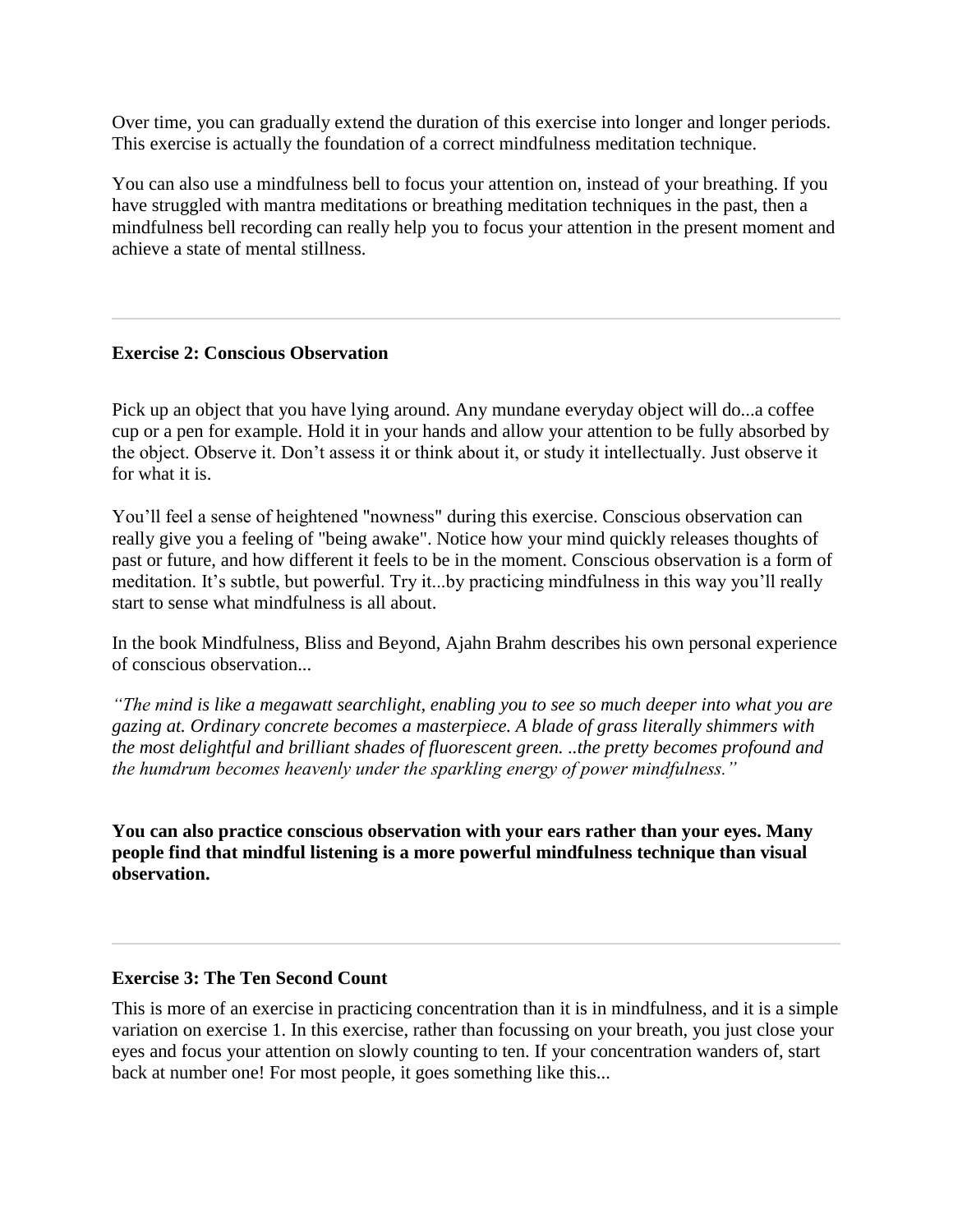"One...two...three...do I have to buy milk today or did John say he'd do it? Oh, whoops, I'm thinking."

"One...two...three...four...this isn't so hard after all... Oh no....that's a thought! Start again."

"One...two...three... now I've got it. I'm really concentrating now..."

## **Exercise 4: Mindfulness Cues**

In this exercise you focus your attention on your breathing whenever a specific environmental cue occurs. For example, whenever you hear the phone ring, you promptly bring your attention into the present moment and stay focussed on your breath.

Simply choose a cue that works for you. Perhaps you will choose to become mindful every time you look in the mirror. Perhaps it will be every time your hands touch each other. Perhaps it will be every time you hear a bird.

Mindfulness cues are an excellent mindfulness technique that are designed to snap you out of the unconscious "autopilot" state of mind and bring you back into the present moment.

# **Mindfulness Exercises: Taking it to the Next Level**

These mindfulness exercises are designed to develop your ability to stay in the present moment and they are a great way to improve your ability to concentrate. If you practice these exercises, you'll also find it easier to meditate, as you are strengthening all the right mental muscles in the process.

Ideally, mindfulness is something that you will learn to integrate into all the moments of your daily life. These easy exercises are a great way to help you experience moments of mindfulness brief awakenings so to speak. To really experience the profound [benefits of mindfulness,](https://www.the-guided-meditation-site.com/mindfulness-benefits.html) I encourage you to learn to gradually incorporate mindfulness into everything you do and ideally, to learn how to practise formal [mindfulness meditation.](https://www.the-guided-meditation-site.com/mindfulness-meditation.html)

Take a look at these [mindfulness activities a](https://www.the-guided-meditation-site.com/mindfulness-activities.html)nd take another step towards a more conscious, enlightened and peaceful experience of life.

# **The Difference between Concentration and Mindfulness**

It is important to realize that there is a difference between mindfulness and concentration. Concentration is important. It helps you to focus your attention on one thing or another, and in